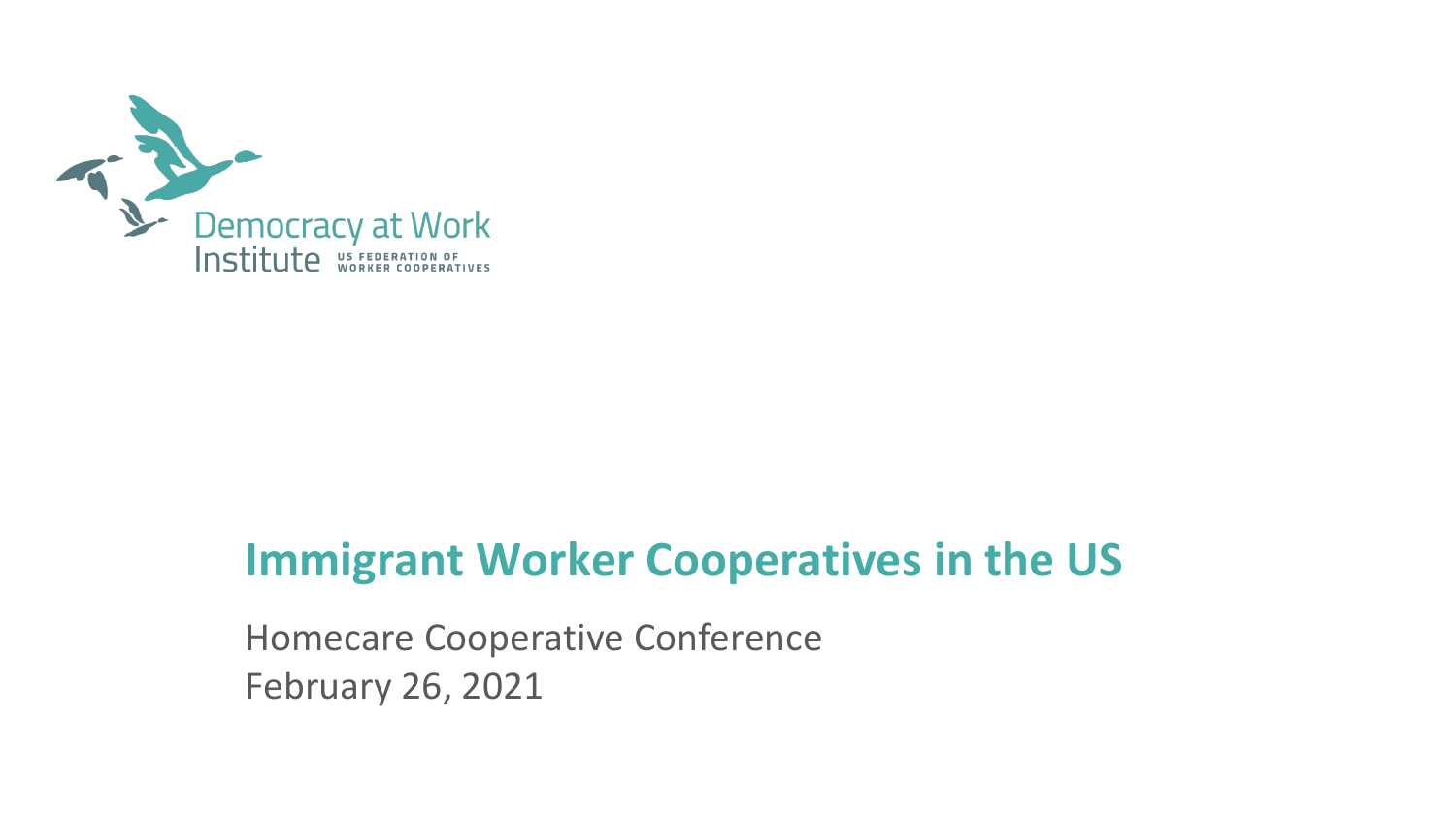#### Introduction

The Democracy at Work Institute (DAWI) expands democratic business ownership to people locked out of good jobs and ownership opportunities, particularly low-wage workers, immigrants and communities of color.



**Vanessa Bransburg** Senior Managing Director & RRC Lead vbransburg@institute.coop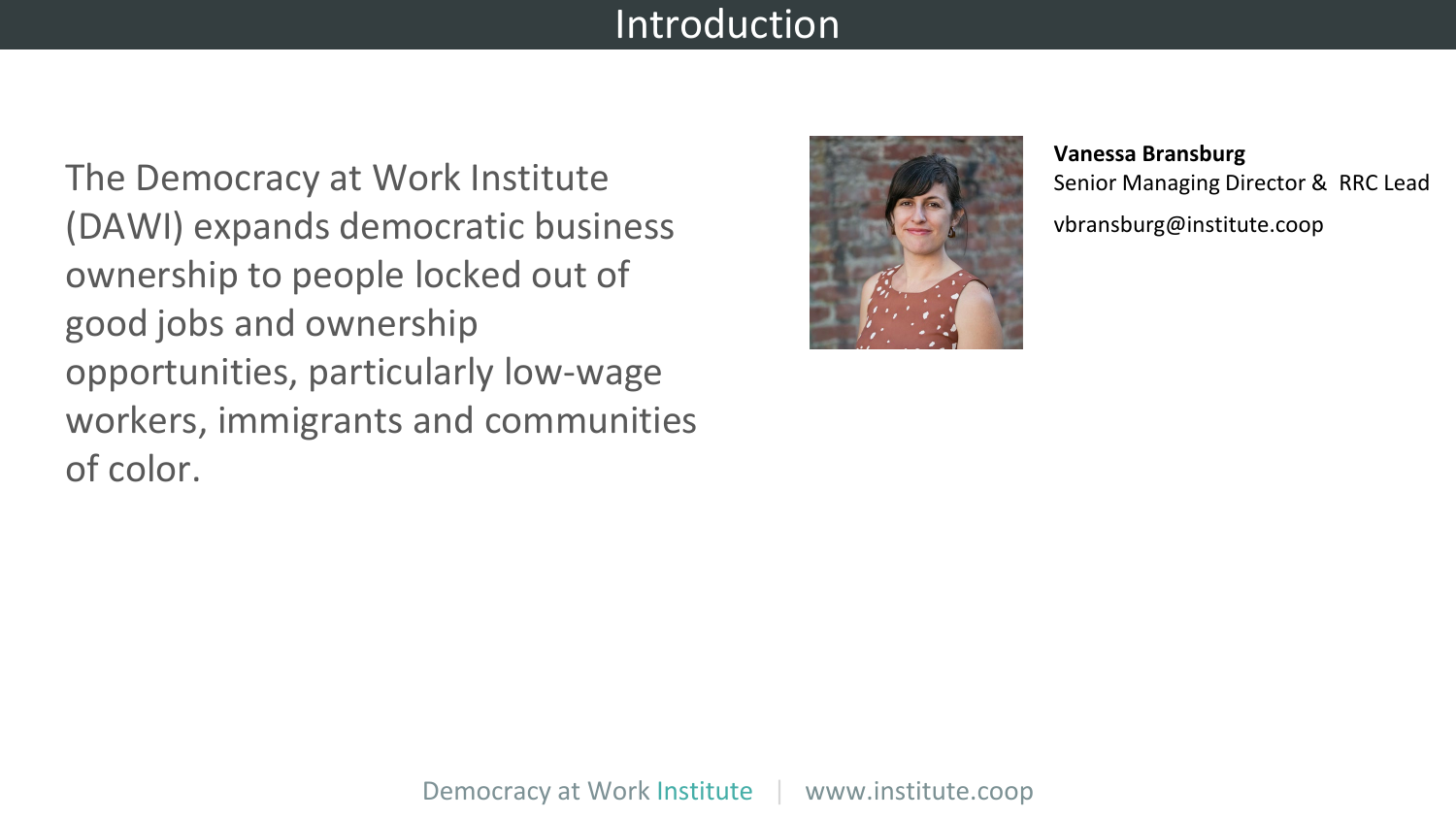# Introduction Context Rapid Response Cooperative Development **Connect**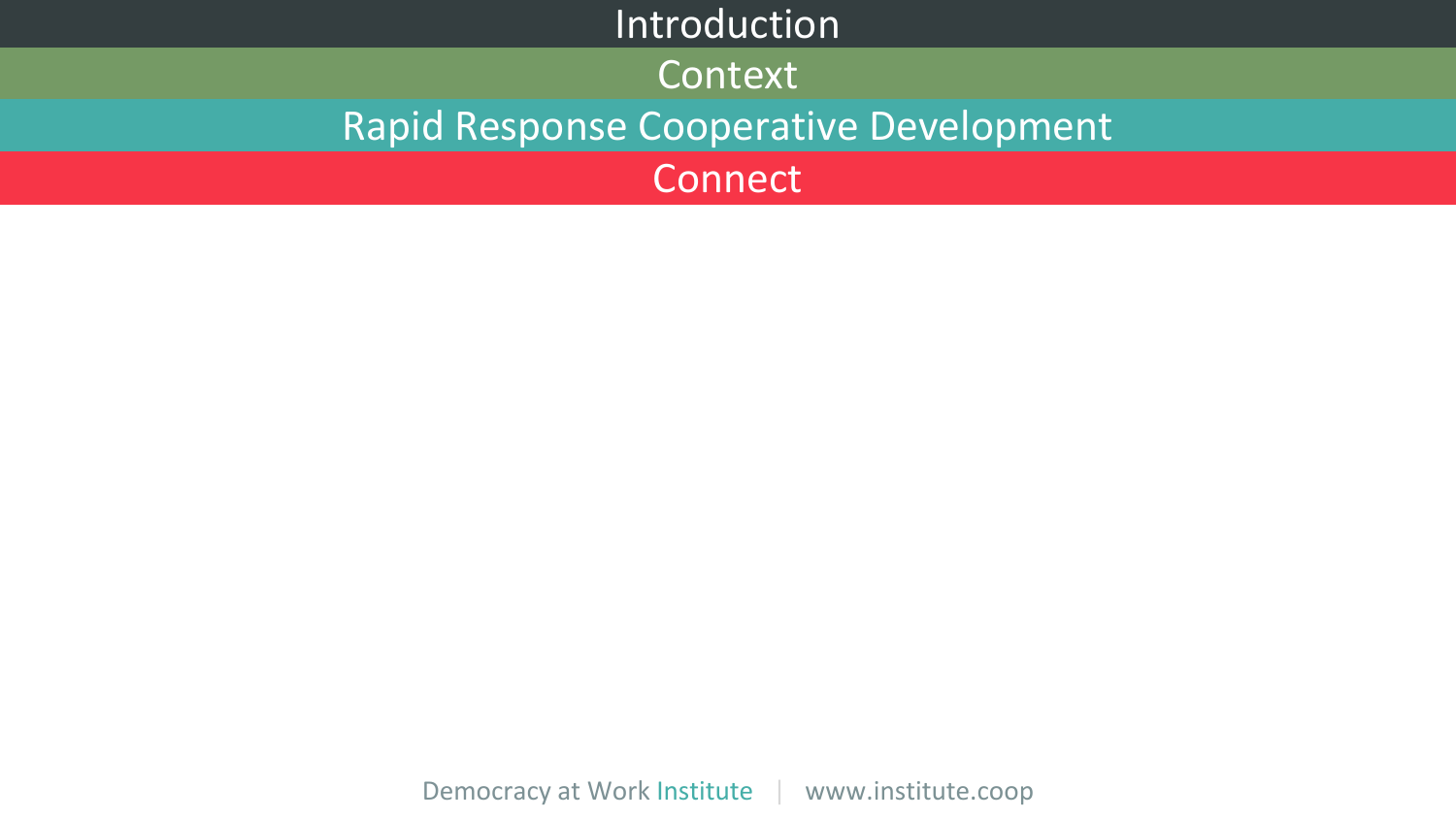# **Industries**

Bookkeeping Handywork Food Child & elder care Pet care Cleaning

Landscaping Manufacturing Retail – clothing Arts & media **Translation Tutoring**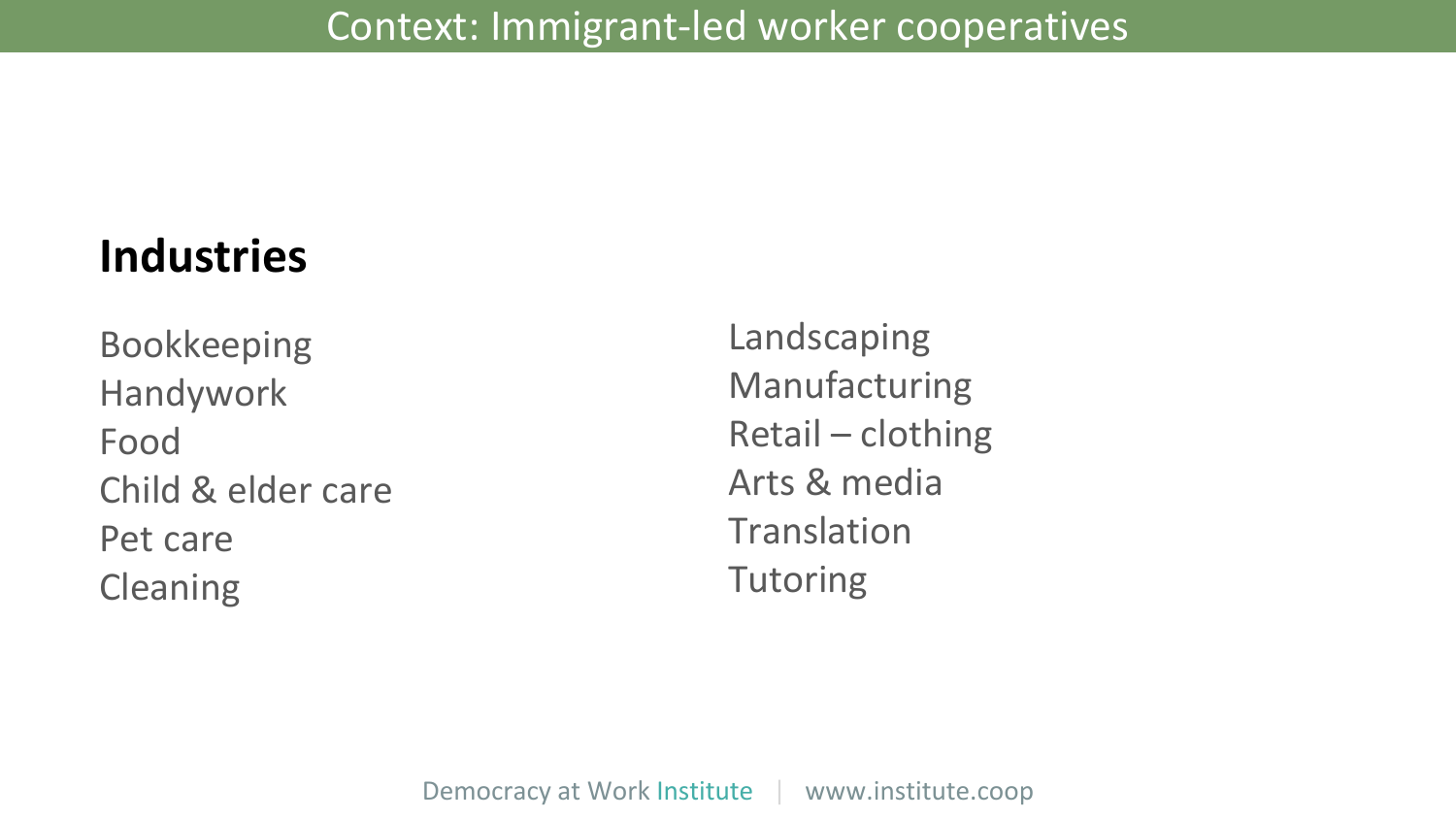#### Context: Immigrant-led worker cooperatives

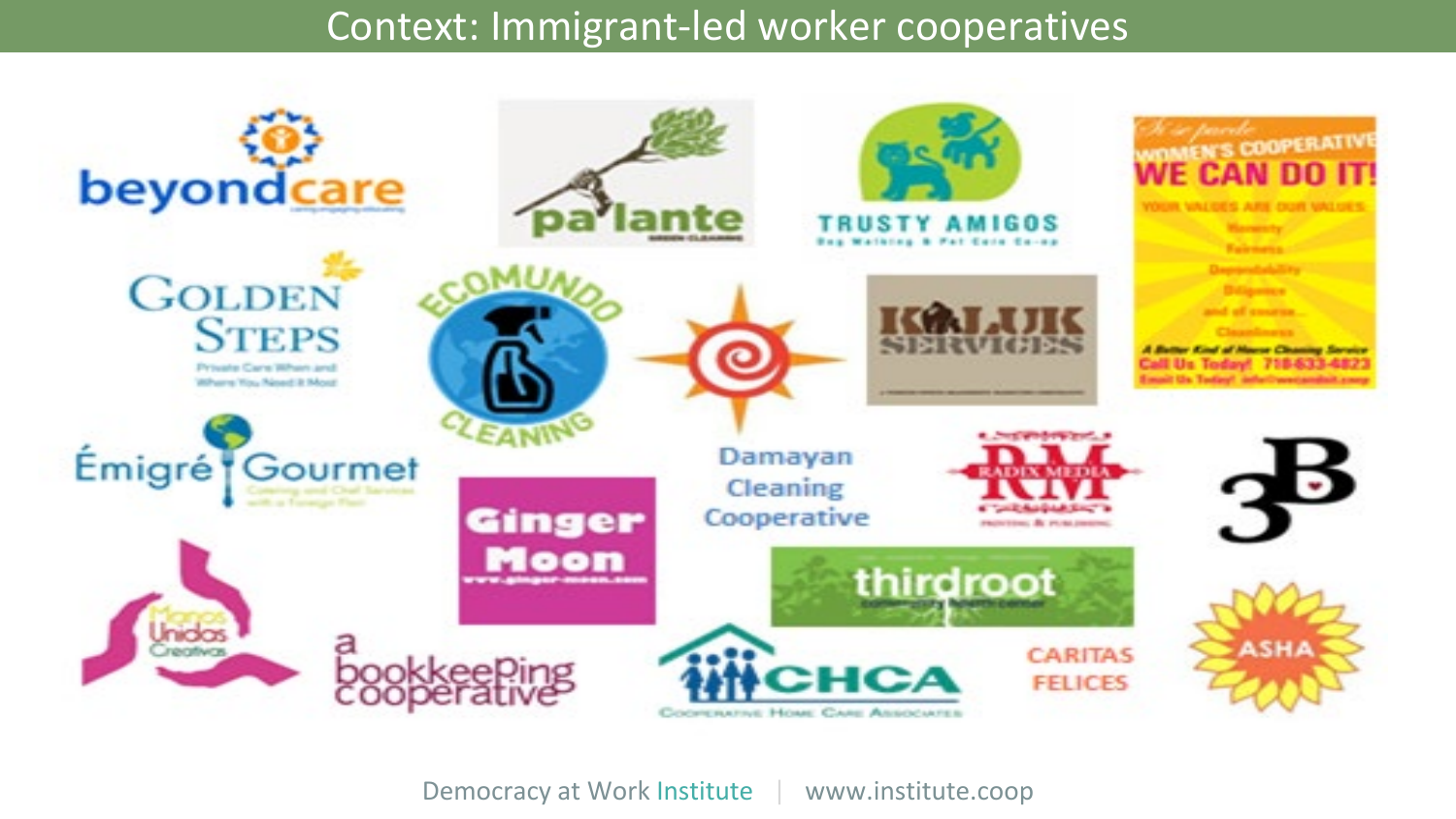## Challenges

- 1. Immigrant-led coops are isolated
- 2. Development efforts are under-resourced
- 3. Legal form and scaling
- 4. Similar business types but no cohesion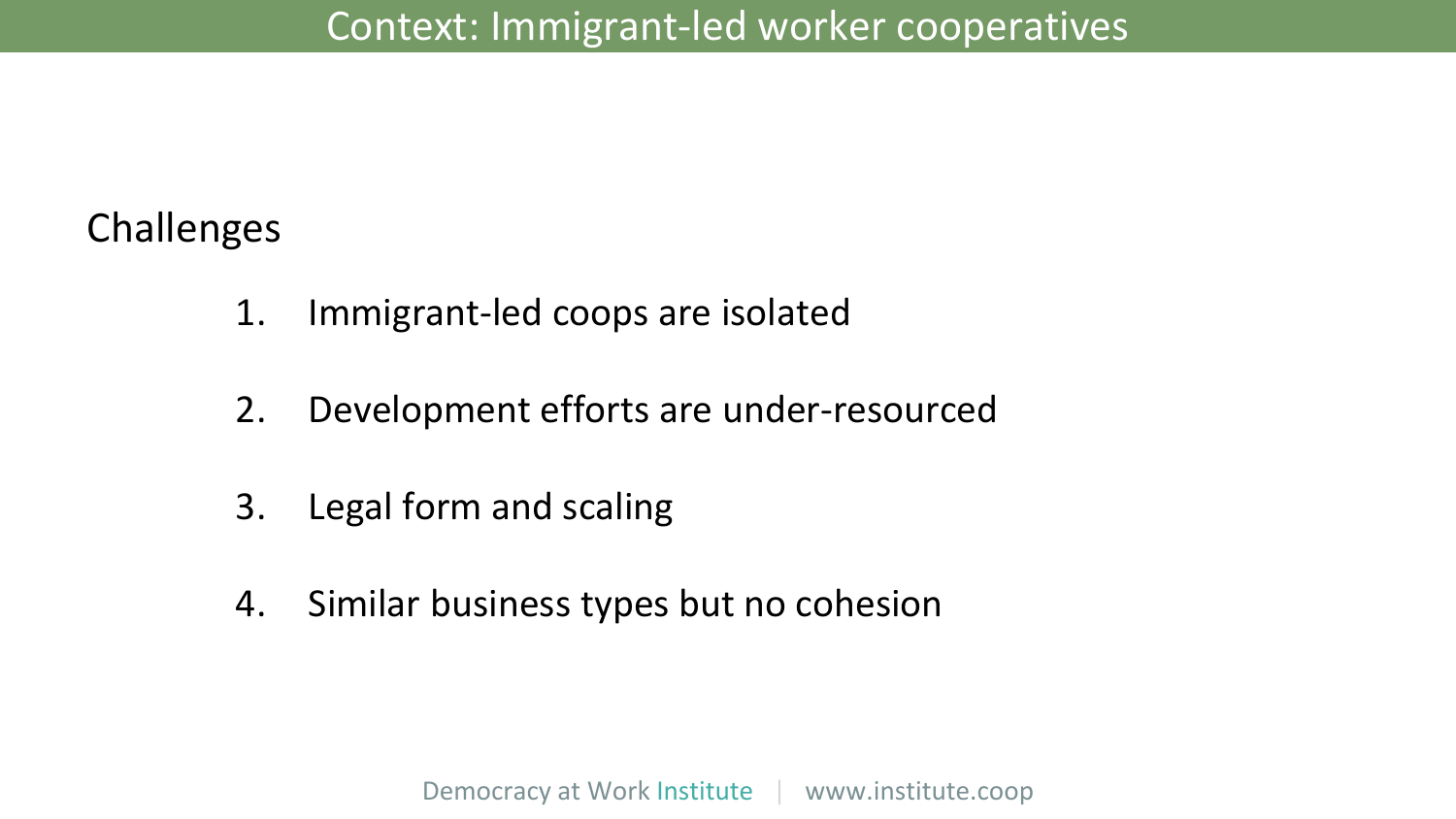Work authorization is a barrier to employment for highlyskilled and qualified workers.

- Can't be an employee
- Challenges for independent contractors
- Fellowships end

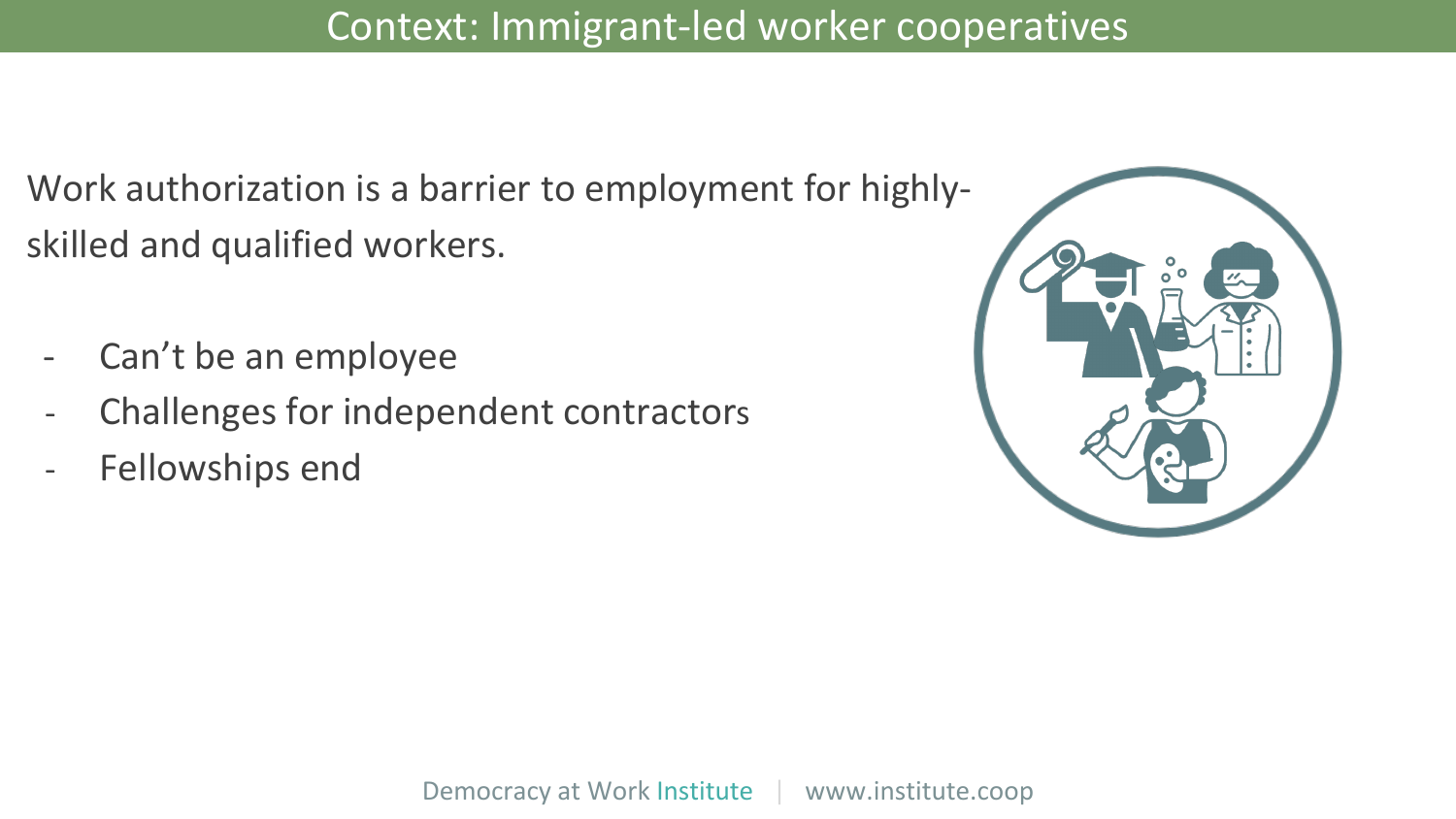

The cooperative serves as a legal buffer between workers and clients. This type of affiliation makes a working relationship possible while protecting workers.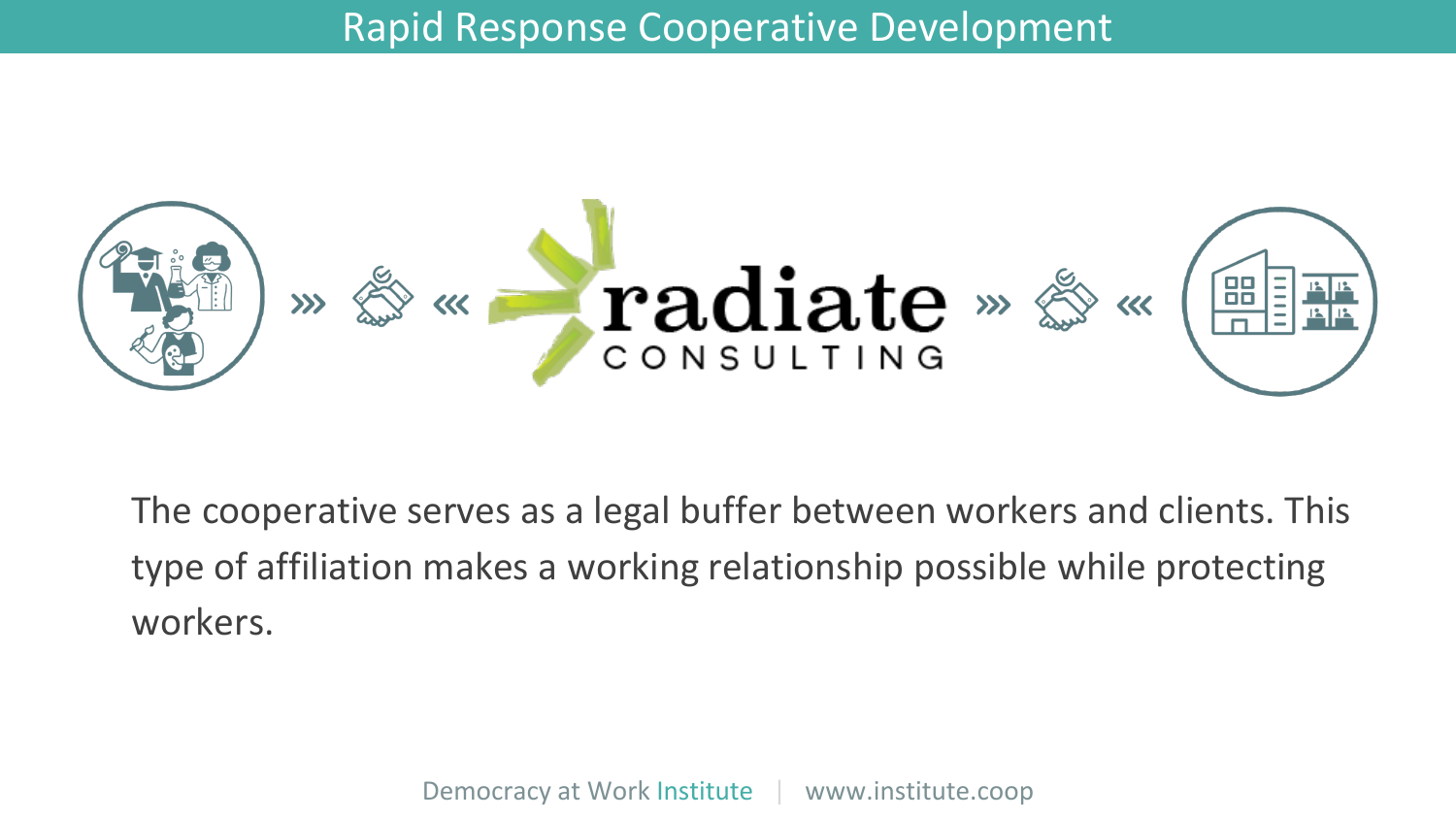

#### **A mission-oriented professional staffing agency**

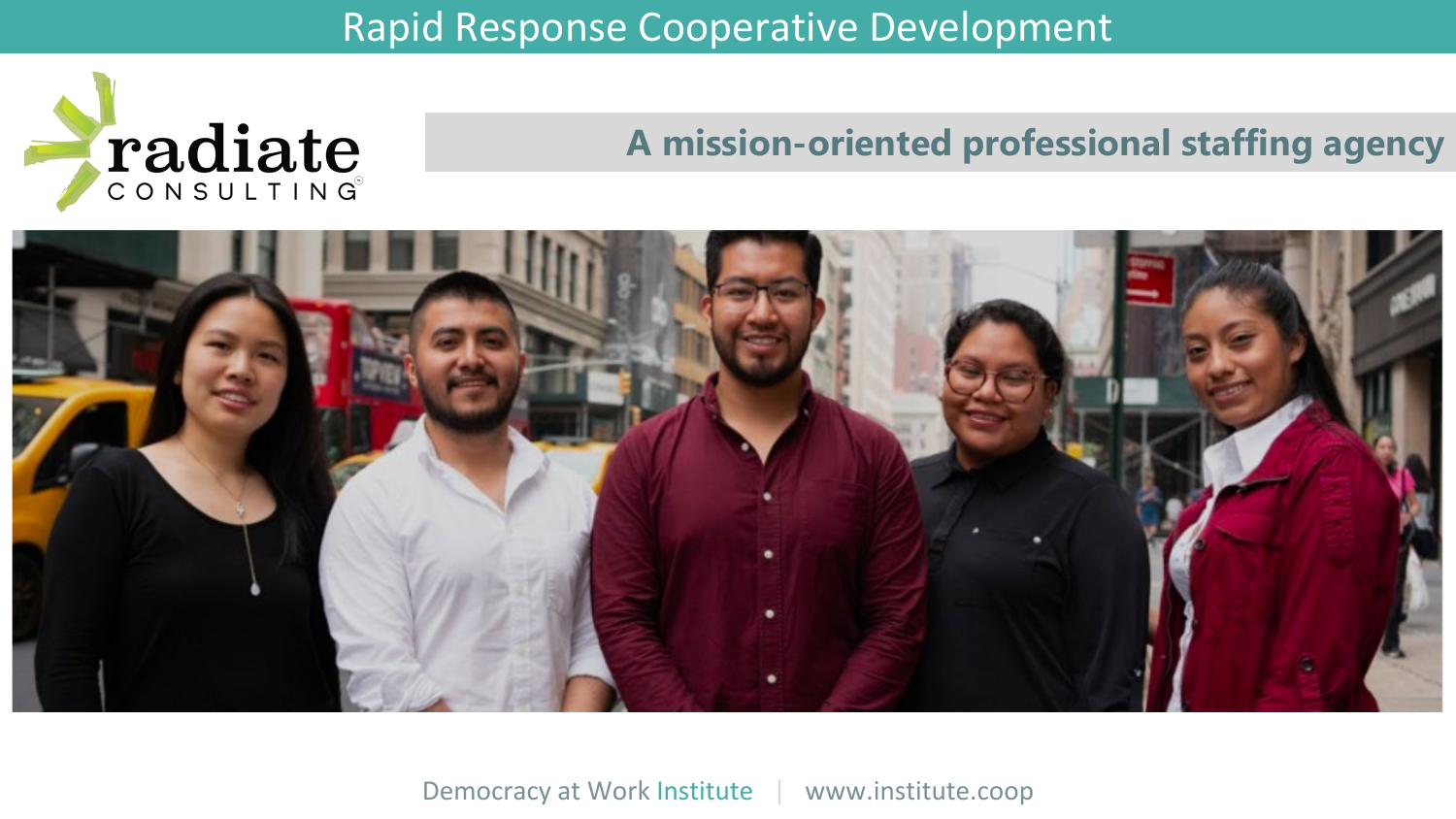



It's a business structured as an LLC



Members invest in the business



It has shared ownership; members are highly autonomous



1 member, 1 vote decision-making in governance



It operates according to a set of principles



Structure: a member-administrator handles back-office management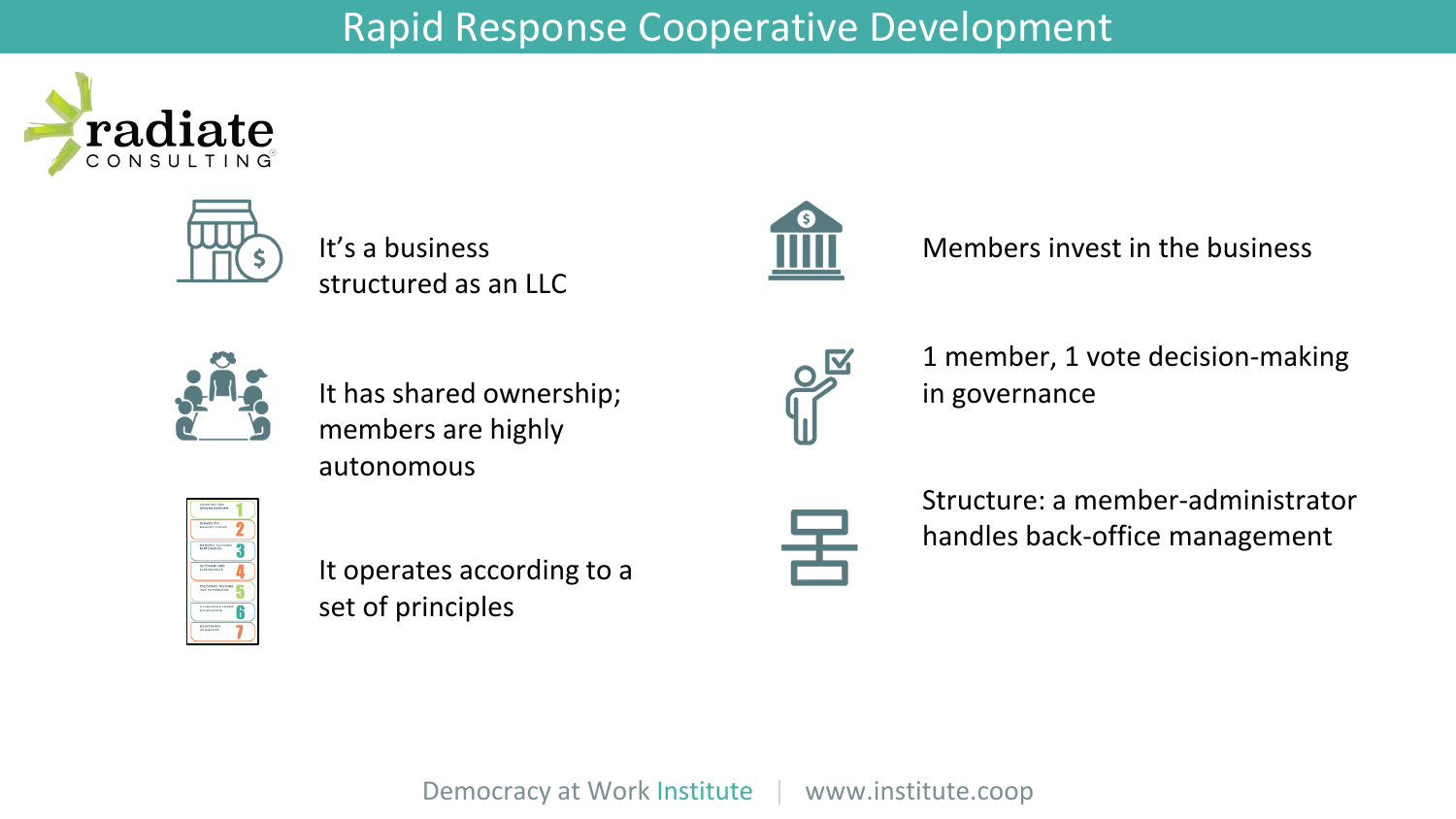







- ❏ Interpretation/translation
- ❏ Bookkeeping and financial
	- management
- ❏ Graphic design
- Web development
- ❏ COVID Contact Tracing
- ❏ Community outreach & education

❏ IT and database

support

❏ Grant writing and

reporting

❏ Training curriculum

development

- **Communications**
- ❏ Paralegal services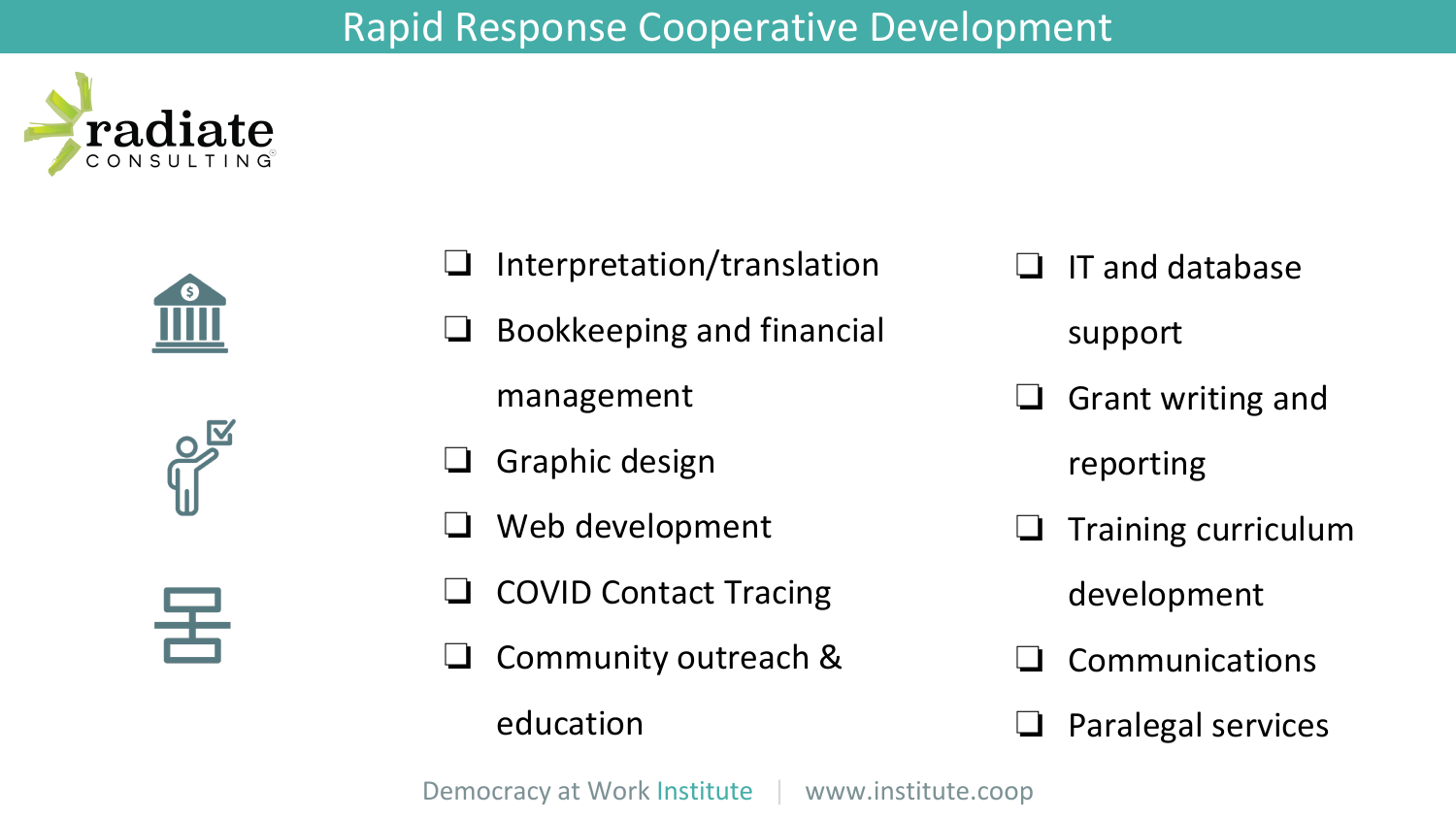# **1**

This is a missionaligned partnership designed to meet multiple needs with integrity.



# **2**

and pays the business, and works directly with owners.



#### Client contracts with **. .** This is a mission-Members are compensated as owners, not employees or contractors. **.**

**3**



# **4**

Cooperative handles billing, payment, bookkeeping, tax filing, member support.